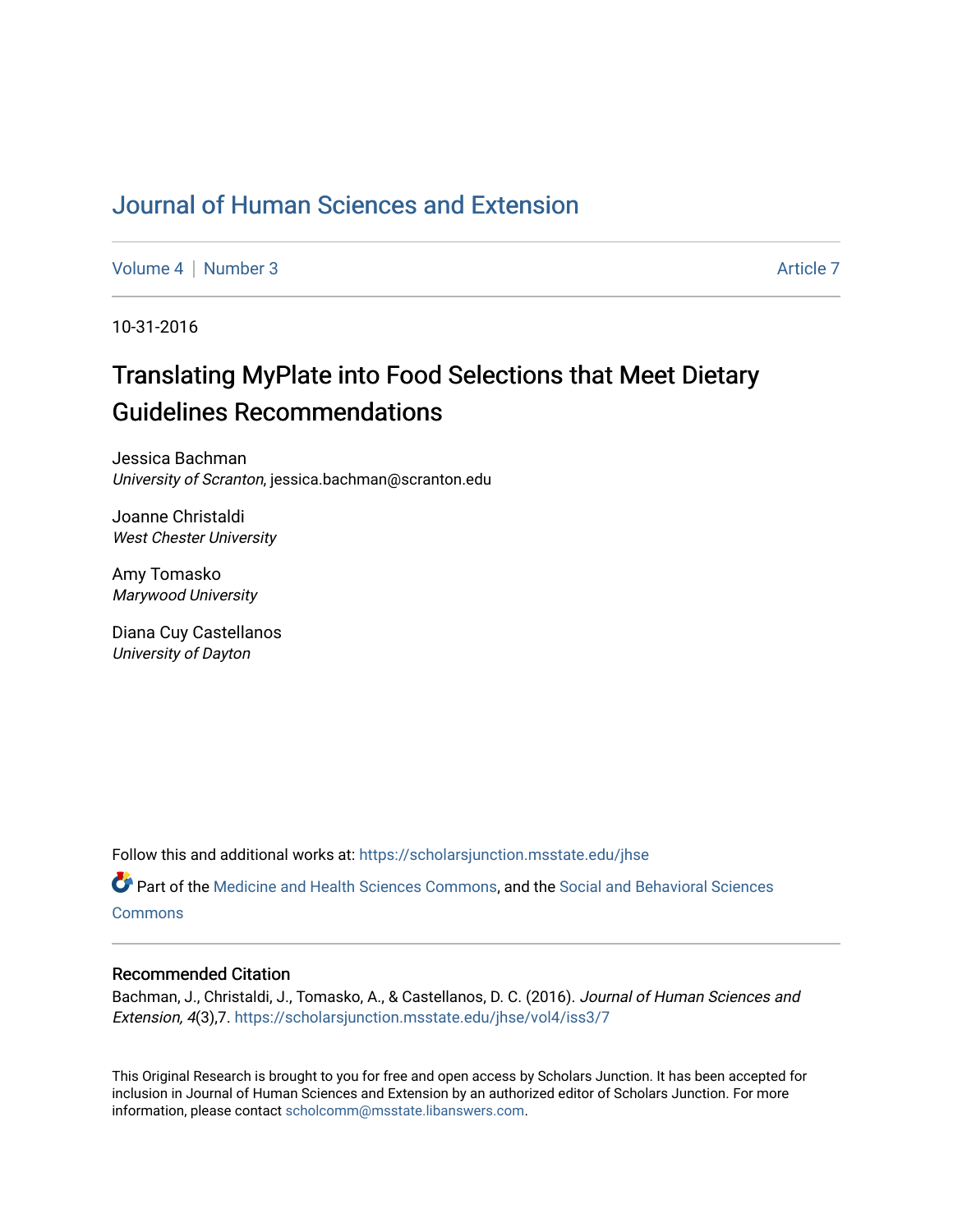## **Translating MyPlate into Food Selections that Meet** *Dietary Guidelines* **Recommendations**

**Jessica Bachman**

*University of Scranton* 

**Joanne Christaldi** *West Chester University* 

#### **Amy Tomasko**

*Marywood University* 

#### **Diana Cuy Castellanos**

*University of Dayton* 

*The objective was to determine if individuals could plan a diet that met the Dietary Guidelines (DG) using MyPlate as a guide. Participants (n=73) were 38.9±17.0 years of age, with 97% being Non-Hispanic White, 95% having some college education, and Body Mass Index (BMI) of 26.7±5.9. Participants used MyPlate to plan a one-day menu using food models. Nutrition literacy, nutrition scanning behavior, and nutrition information-seeking experience were assessed. Menus were analyzed using Nutrition Data Systems for Research and were compared to individualized DG recommendations. A multiple linear regression examined what characteristics predicted energy difference scores (difference between energy from menu and DG). Participant menus were lower in energy, grains, and dairy; and higher in fruits and vegetables than DGs (p < 0.001). The regression model was significant* ( $R^2 = 0.24$ ;  $p < 0.01$ ) with sex ( $B = -386.92$ ;  $p <$ *0.05), BMI (B = 29.29; p < 0.05) with nutrition information-seeking experience (B = 44.90; p < 0.05) predicting energy difference score. Being male, having a higher BMI, and experiencing more frustration during nutrition informationseeking were associated with higher energy difference scores. It was challenging for this sample of well-educated individuals to make food selections that met the DGs using MyPlate. Extension professionals should not assume that consumers understand and can apply the key messages of MyPlate.* 

*Keywords*: MyPlate, Dietary Guidelines, translating nutrition information

#### **Introduction**

Currently, many Americans are selecting diets that do not meet the national recommendations for optimal health and place them at higher risk for development of chronic disease (Hiza, Casavale,

Direct correspondence to Jessica Bachman at jessica.bachman@scranton.edu

Journal of Human Science and Extension Volume 4, Number 3, 2016 Journal of Human Sciences and Extension Volume 4, Number 3, 2016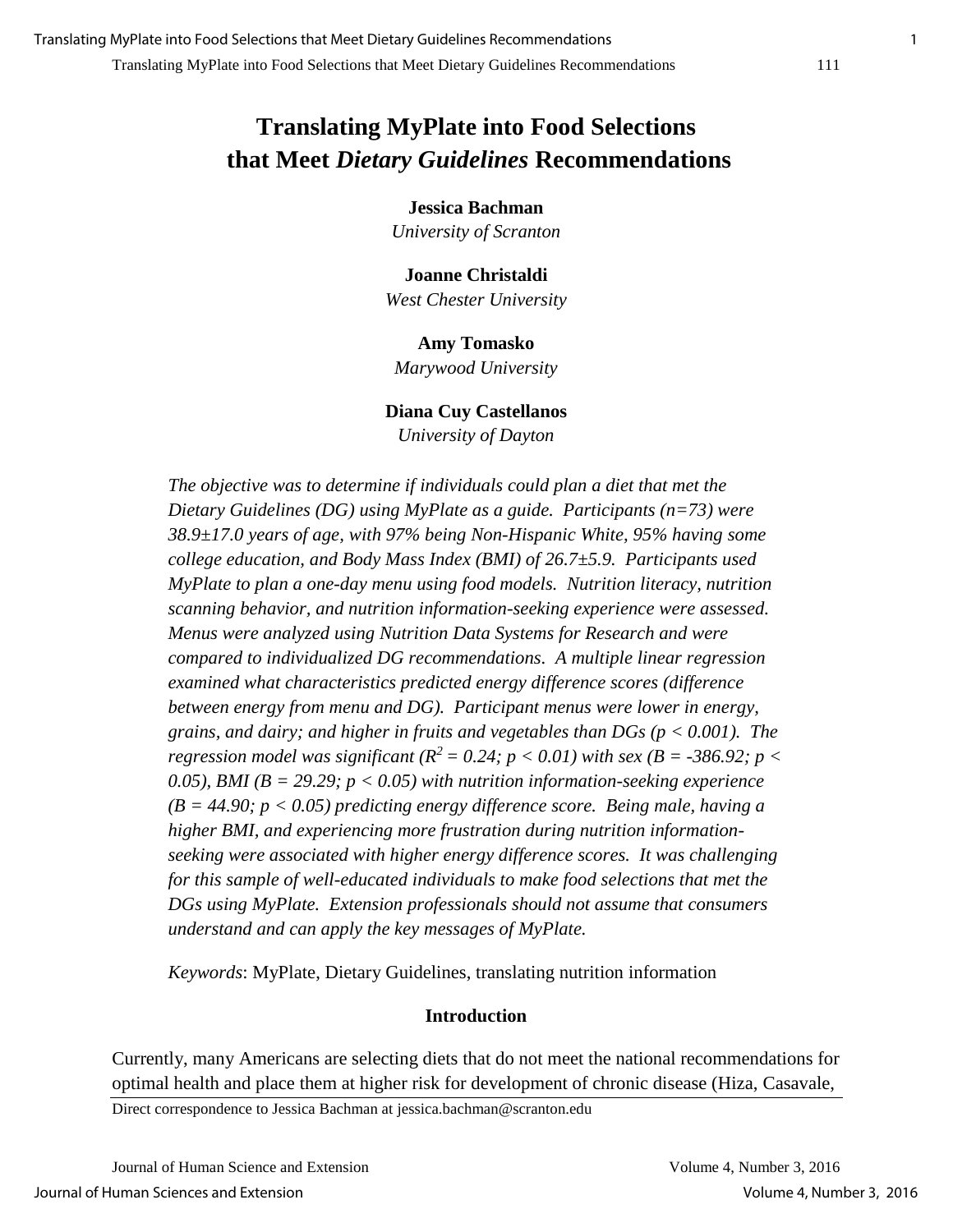Guenther, & Davis, 2013; Krebs-Smith, Guenther, Subar, Kirkpatrick, & Dodd, 2010; Rice, Quann, & Miller, 2013; U.S. Department of Agriculture & U.S. Department of Health and Human Services [USDA & USDHHS], 2010). More specifically, Americans are consuming diets that are excessive in energy from solid fats and added sugars and insufficient in fruits, vegetables, and dairy (Krebs-Smith et al., 2010). In 2011, the U.S. Department of Agriculture (USDA) released MyPlate, an educational tool that was developed as a part of an initiative to help Americans make better food choices based on recommendations in the *2010 Dietary Guidelines for Americans*(Figure 1) (Post, Haven, & Maniscalco, 2011, 2012; U.S. Department of Agriculture: Center for Nutrition Policy and Promotion [USDA CNPP], 2011; USDA & USDHHS, 2010). The USDA materials recommend that the MyPlate icon is not meant to be used alone to change consumer behaviors but rather as a reminder to eat healthfully. Research has found that mothers who were familiar with MyPlate and found it to be relevant and easy to understand also thought the icon would help them and their children eat better (Wansink & Kranz, 2013). This suggests that individuals think MyPlate can be used to inform their eating habits and demonstrates the value in examining how the information presented by the MyPlate icon is translated to food selections.





An additional purpose of MyPlate is to direct consumers to the ChooseMyPlate.org website for supplementary information. However, previous research on MyPyramid, the nutrition icon predating MyPlate released with the *2005 Dietary Guidelines for* Americans (USDA & USDHHS, 2005), has shown that not all Americans have access to the Internet. Those with internet access may not visit the MyPyramid website to obtain nutrition information (USDA CNPP, 2005; USDA & USDHHS, 2005; Zoellner, Connell, Bounds, Crook, & Yadrick, 2009). Consequently, MyPlate, and previously MyPyramid, are often viewed and interpreted independent of additional information. For MyPlate to fulfill its intention of prompting consumers to think about positive dietary behaviors, it is of interest to determine if individuals are able to process its contents and translate the information into food selections that meet the *Dietary Guidelines* recommendations. To date, there is no research assessing the use of the MyPlate icon independently to guide food selections.

Research also suggests there may be individual differences in the ability to interpret health information (Cutilli & Bennett, 2009). Health literacy, or the capability to obtain, process, and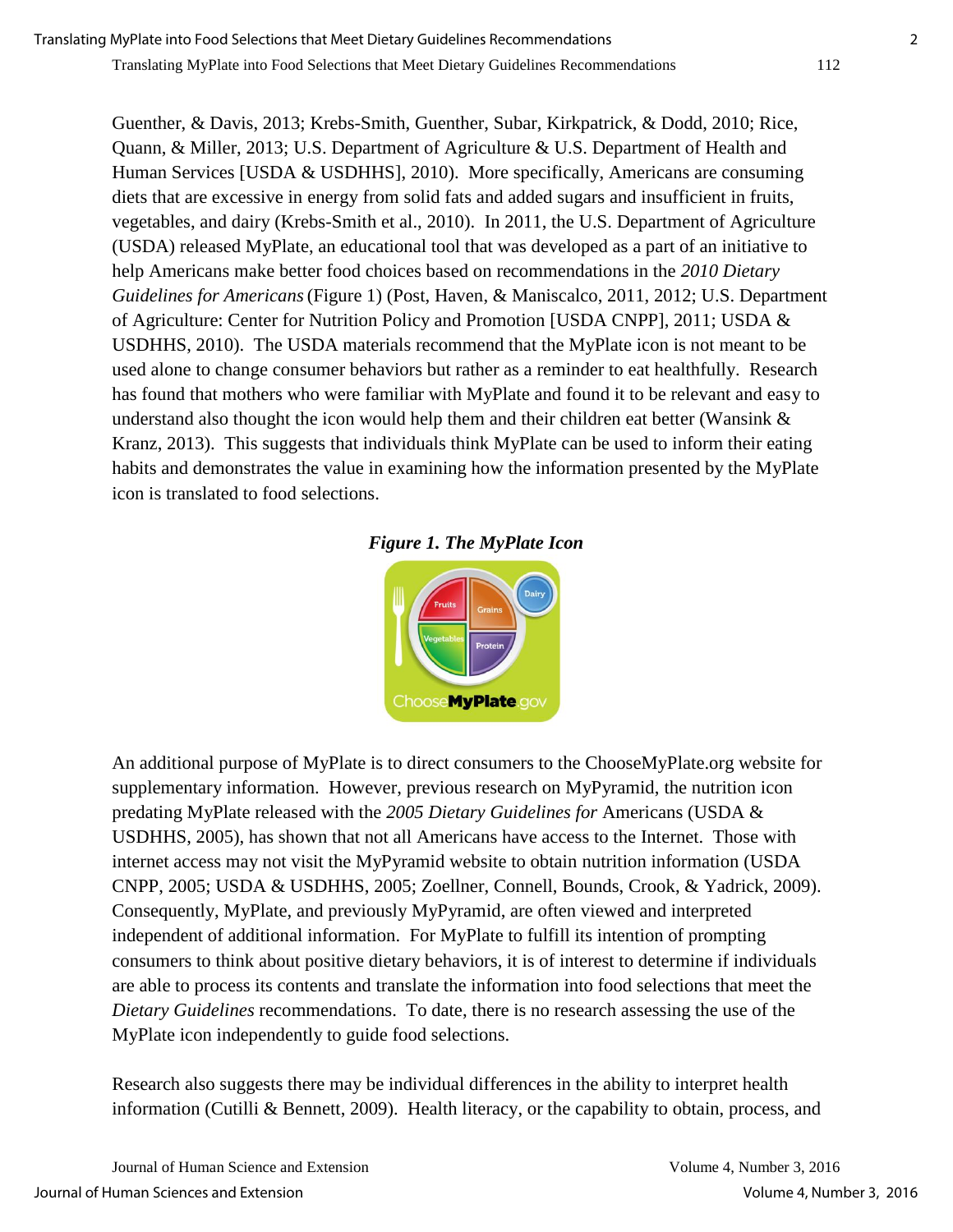understand health information, is associated with more positive health behaviors (Selden, Zorn, Ratzan, & Parker, 2000). Previous research found health literacy was higher in women than men; in White and Asian/Pacific Islanders compared to Black, American Indian/Alaskan Native, Hispanic, and multiracial adults; and in adults aged 25–39 compared to other adult age groups (lower health literacy rates are found in adults 65 years and older) (Cutilli & Bennett, 2009).

Nutrition literacy is similar to health literacy but relates specifically to nutrition (Zoellner et al., 2009). Research on nutrition literacy has found that greater nutrition literacy is associated with a healthier eating pattern (Wall, Gearry, Pearson, Parnell, & Skidmore, 2014). The relationship between nutrition literacy and understanding MyPlate has not been examined. An individual's health seeking behaviors and overall experience searching for health information may be related to health knowledge and application of health information (Arora et al., 2007; Shim, Kelly, & Hornick, 2006). Health information-seeking behaviors are positively related to health habits, with individuals who actively search for health information having a greater health knowledge and adoption of healthier behaviors (Shim et al., 2007). Since nutrition is one aspect of health, a similar relationship may exist between an individual's approach and experience searching for nutrition information and his/her nutrition-related habits; however, this has not been examined.

The primary purpose of this study was to compare a one-day menu developed using MyPlate to individualized (based on age, sex, weight, and physical activity level) dietary recommendations from the *2010 Dietary Guidelines for Americans* (USDA & USDHHS, 2010) to see if MyPlate can be used independently as a tool for planning a menu in line with recommendations. A secondary purpose was to examine what individual characteristics (demographic characteristics, nutrition literacy, attention to nutrition information, and nutrition information-seeking experience) were related to selecting a menu that was most consistent with the recommendations.

## **Methods**

A convenience sample of participants was recruited at a small, private university from March to September 2012 through flyers placed around campus; faculty, staff, and student e-mail listservs; and direct mailings to campus mailboxes of faculty and staff. Inclusion criteria were that the participant needed to be English speaking and between the ages of 18 and 65 years. Participants were excluded if they had a degree or minor in nutrition or were a current student pursuing a degree or minor in nutrition as these individuals were assumed to have a greater knowledge about nutrition and the MyPlate icon at the start of this study than the general population. The University's Institutional Review Board approved this study.

Participants came to the Human Performance Laboratory at Marywood University for two individual appointments scheduled two weeks apart. At the first session, after informed consent was signed, participants completed a demographics questionnaire that assessed age, sex,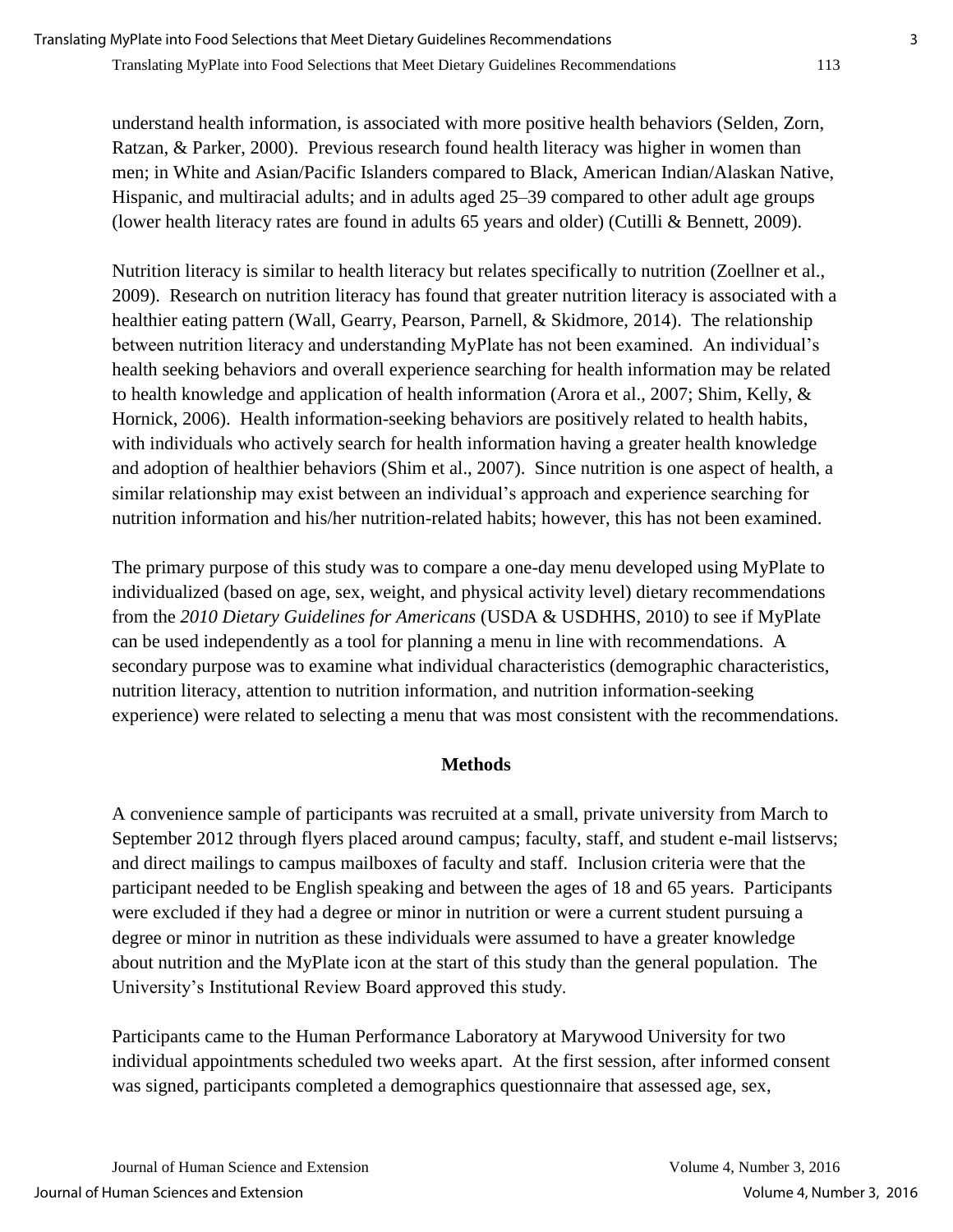education level, race, ethnicity, and physical activity; the New Vital Sign (NVS) nutrition literacy questionnaire; and the Attention to Nutrition Information and Information-Seeking Experience (ANIISE) questionnaires (Arora et al., 2007; Shim et al., 2006; Weiss et al., 2005).

The NVS is a validated health and nutrition literacy screening tool (Weiss et al., 2005). Participants were verbally provided with six interview-administered questions related to a nutrition facts food label. The instrument was developed as a screening method to measure health literacy, or a person's ability to understand and process health information. A total score is calculated by counting the number of correct answers, resulting in a possible score of 0 to 6, with higher scores representing greater nutrition literacy. The instrument shows good reliability  $(a > .70)$  and performs well against other validated literacy instruments (Weiss et al., 2005).

The ANIISE questionnaires were originally developed to assess attention to and the seeking experience for finding health information (Arora et al., 2007; Shim et al., 2006). The instruments were tested for reliability and indicated adequate internal consistency ( $\alpha$  = .70 and .82, respectively). For this study, the word "health" was changed to "nutrition," and "nutrition" was added before the word "information" in the ANIISE to focus on nutrition information specifically. Five people from the target population participated in a respondent debriefing process. They were informed on the purpose of the study and questionnaire. Then, the researcher asked each question and provided probes to the participant to assess clarity and understanding of questions. All participants felt the questions were clear and no further changes were made. A summary variable was calculated for each of the two subscales of the questionnaire. An attention to nutrition information summary variable was calculated by averaging the participant responses to the five items in that subscale (higher score indicates more attention is paid to nutrition information from a variety of sources) (Shim et al., 2006). A nutrition information-seeking experience subscale was calculated by creating a composite score for the six items in that subscale (higher score indicates a higher level of frustration with the process of finding accurate nutrition information) (Arora et al., 2007).

Height was measured on a stadiometer after removing shoes, and weight was measured on a calibrated scale (Weigh Beam Eye-Level Model #337, Detecto, Webb City, MO, USA) with shoes and outer layers of clothing removed according to standard protocols (Lohman, Roche, & Martorell, 1988). Body Mass Index (BMI) was then calculated as weight in kilograms (kg) divided by height in meters squared  $(m^2)$ .

In a separate room, a large variety of food models (Nasco, Fort Atkinson, WI, USA; with representation from all of the food groups) and papers labeled Breakfast, Lunch, Dinner, and Snacks were available, and either the MyPlate or MyPyramid icon was on display (only results from MyPlate are included in the current study). The MyPlate poster was printed from the ChooseMyPlate.gov website (Figure 1). Participants were randomly assigned to view either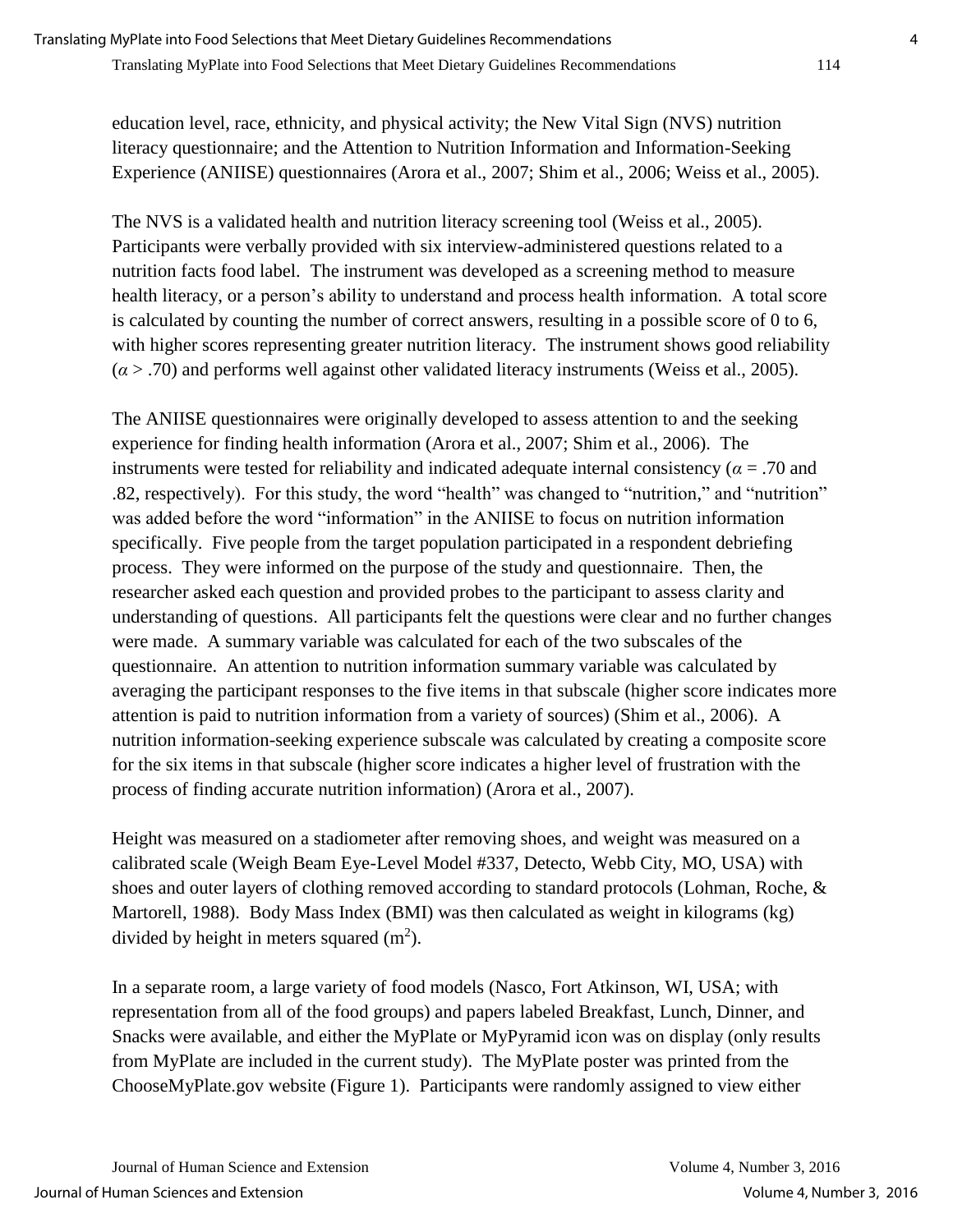MyPlate or MyPyramid at their first session via the coin flip method. Participants were asked to use the icon and provided food models to plan a full day's menu for someone of their same age, gender, height, weight, and physical activity level they believed would match the information displayed on the poster. Participants were told to select foods for breakfast, lunch, and dinner and to include snacks if they thought snacks would be necessary to help them meet the guidelines recommended on the poster. To select foods for an individual meal or snack, the participants were told to place the selected food models in the designated spot on the table for the specific meal or snack that was marked with a paper labeled with the name of the eating occasion. Each paper also included blank lines where participants had the opportunity to write in any foods that they wished to include on their one-day menus that were not available as food models.

Once the participants made their menu, the research assistant reviewed, in detail, the foods that were selected for each meal and snack and asked the participant for any necessary clarifications. For each food selected, research assistants inquired about the serving size of the food ("How much would you plan to eat of this food?"), how the food would be prepared ("Would you plan to have the chicken baked or fried?" or "Would oil be added for cooking?"), and if there would be any additions to the food. Example clarification questions about additions to foods included asking about common food combinations such as if a participant would plan to add creamer to coffee, milk to cereal, or dressing to a salad. At the second session (2 weeks later), the same protocol was followed except the other icon was displayed. After completing both sessions, participants were compensated for their time with a \$10 gift card to a local supermarket.

The participant menus were entered into Nutrition Data Systems for Research (NDS-R, version 2013) developed by the Nutrition Coordinating Center, University of Minnesota, Minneapolis, MN, to calculate total energy and servings from each food group: grains, vegetables, fruits, dairy, and protein. This calculated dietary information was then compared to the energy and food group recommendations provided by the *2010 Dietary Guidelines for Americans* for an individual of the participant's same age, gender, height, weight, and activity level. For example, the information for a 20-year-old female that weighed 140 lbs., was 5'7" tall, and was physically active less than 30 minutes per day was entered into the SuperTracker on ChooseMyPlate.gov which provided the following daily recommendations: 2,000 Calories, 6 oz. grains, 2.5 cups vegetables, 2 cups fruit, 3 cups dairy, and 5.5 oz of protein. An "energy difference score" was calculated by subtracting the Dietary Guideline energy recommendation from the amount of energy in the menu the participant developed. A larger energy difference score represents a menu that is further from the recommendations.

## **Data Analysis**

To compare the differences between total energy and servings from each of the food groups for the menus selected using MyPlate and the *2010 Dietary Guidelines* recommendations, *t*-tests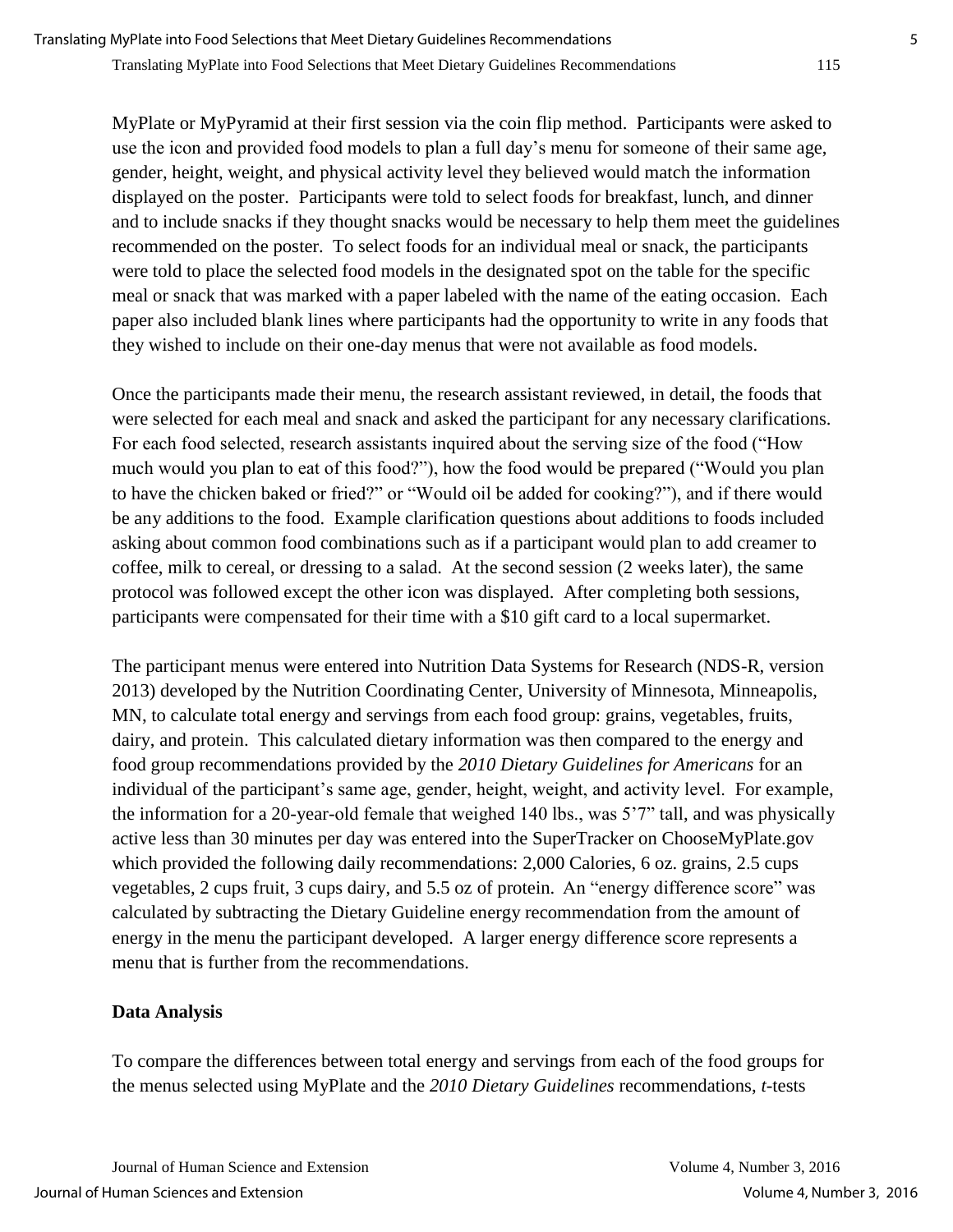were calculated. A multiple linear regression was used to determine if demographic characteristics (age, sex, BMI, and education), nutrition literacy, attention to nutrition information, and nutrition information-seeking experience predicted energy difference score. Results were considered significant at *p* < 0.05. Data were analyzed using IBM SPSS (version 21, 2013, SPSS Inc., Chicago, IL).

#### **Results**

Participants ( $N = 73$ ) were predominantly female (83.6%), had at least some college education (95.9%), were White (97.3%), and non-Hispanic (100%). Table 1 provides further details of the participant demographics. Only one participant was lost to follow-up.

| Characteristic                                                                       |                 |
|--------------------------------------------------------------------------------------|-----------------|
| Age (years)                                                                          | $38.9 \pm 17.0$ |
| $Sex$ (% female)                                                                     | 83.6            |
| Race $(\% )$                                                                         |                 |
| <b>Black</b>                                                                         | 2.7             |
| White                                                                                | 97.3            |
| Hispanic $(\% )$                                                                     |                 |
| Yes                                                                                  | 100.0           |
| N <sub>o</sub>                                                                       | 0.0             |
| Education $(\%)$                                                                     |                 |
| <b>High School</b>                                                                   | 4.1             |
| Some College                                                                         | 26.0            |
| College Graduate                                                                     | 26.0            |
| <b>Graduate School</b>                                                               | 43.8            |
| Weight Status $(\%)^a$                                                               |                 |
| Underweight                                                                          | 4.1             |
| Normal Weight                                                                        | 43.8            |
| Overweight                                                                           | 21.9            |
| Obese                                                                                | 30.1            |
| <b>Test Scores</b>                                                                   | M(SD)           |
| <b>NVS</b>                                                                           | 5.2(1.2)        |
| <b>ANIISE</b> - Attention to Nutrition Information                                   | 2.5(0.6)        |
| <b>ANIISE</b> - Nutrition Information-Seeking Experience                             | 14.2(2.9)       |
| <sup>a</sup> Weight status based on Body Mass Index (BMI). BMI < 18.5 - Underweight, |                 |
| BMI 18.5-24.9 - Normal Weight, BMI 25-29.9 - Overweight, BMI 30 and                  |                 |

*Table 1. Participant Characteristics and Scores on the NVS and ANIISE Questionnaires* 

above – Obese (Centers for Disease Control and Prevention, 2015)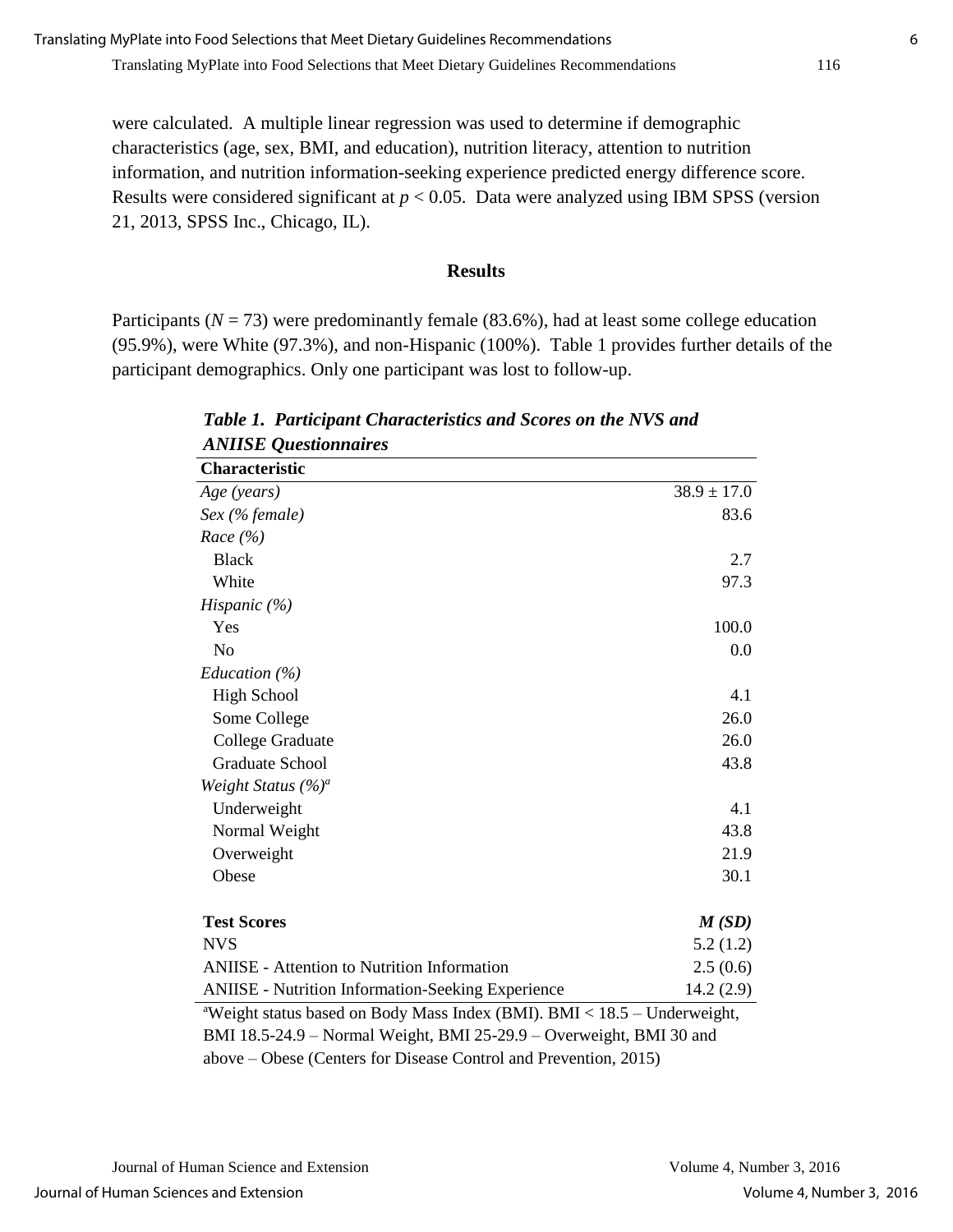Results showed that the participant-planned menus using MyPlate were significantly  $(p < 0.001)$ different from the *2010 Dietary Guidelines* recommendations in energy, grains, vegetables, fruits, and dairy. More specifically, the menus were significantly lower in energy, grains, and dairy and higher in fruits and vegetables than the recommendations (see Table 2).

*Table 2. Energy and Food Group Comparisons Between Menus Selected Using MyPlate and the 2010 Dietary Guidelines Recommendations (M ± SD)*

| <b>Variable</b>        | <b>MyPlate Menu</b> | <b>Recommendation</b> | <i>p</i> -value |
|------------------------|---------------------|-----------------------|-----------------|
| Energy (kcals)         | $1426 \pm 475$      | $2169 \pm 369$        | < 0.001         |
| Grains (ounces)        | $3.7 \pm 2.1$       | $7.0 \pm 1.5$         | < 0.001         |
| Vegetables (cups)      | $3.8 \pm 1.7$       | $2.8 \pm 0.5$         | < 0.001         |
| Fruit (cups)           | $3.4 \pm 1.7$       | $1.9 \pm 0.3$         | < 0.001         |
| Dairy (cups)           | $2.2 \pm 0.8$       | $3.0 \pm 0.1$         | < 0.001         |
| Protein foods (ounces) | $5.6 \pm 2.5$       | $5.9 \pm 0.6$         | 0.365           |

*Note:* Values are considered significantly different at  $p < 0.05$ 

The linear regression model was significant ( $R^2 = 0.24$ ;  $p < 0.01$ ) with sex ( $B = -386.92$ ;  $p <$ 0.05), BMI ( $B = 29.29$ ;  $p < 0.05$ ), and nutrition information-seeking experience ( $B = 44.90$ ;  $p <$ 0.05) significantly predicting energy difference score. Being male, having a higher BMI, and experiencing more frustration during nutrition information-seeking was associated with a higher energy difference score.

## **Discussion**

The primary purpose of this study was to determine if adults could use the MyPlate icon to plan a full day's menu that met the recommendations from the *2010 Dietary Guidelines for Americans.*  We found that when using MyPlate as a guide, participants selected diets that were vastly different than recommendations. Specifically, the menus were lower in energy, grains, and dairy and higher in fruits and vegetables than the recommendations. MyPlate is a tool used to help disseminate messages that represent the *Dietary Guidelines,* and while it is not intended to change behaviors by itself, if an individual uses MyPlate to direct food choices, he/she should theoretically select foods that results in a diet that is in line with the *Guidelines*. This is the first study to assess the use of MyPlate to make food selections. A secondary purpose was to determine if individual differences predicted ability to plan a menu in line with recommendations*.* We found that males, individuals with a higher BMI, and those that experienced more frustration when searching for nutrition information planned menus that were furthest from concordance with the *Dietary Guidelines* recommendations.

In the present study, participants planned a menu that was significantly lower in energy than the *Dietary Guidelines* recommendations. Although Americans that are overweight or obese may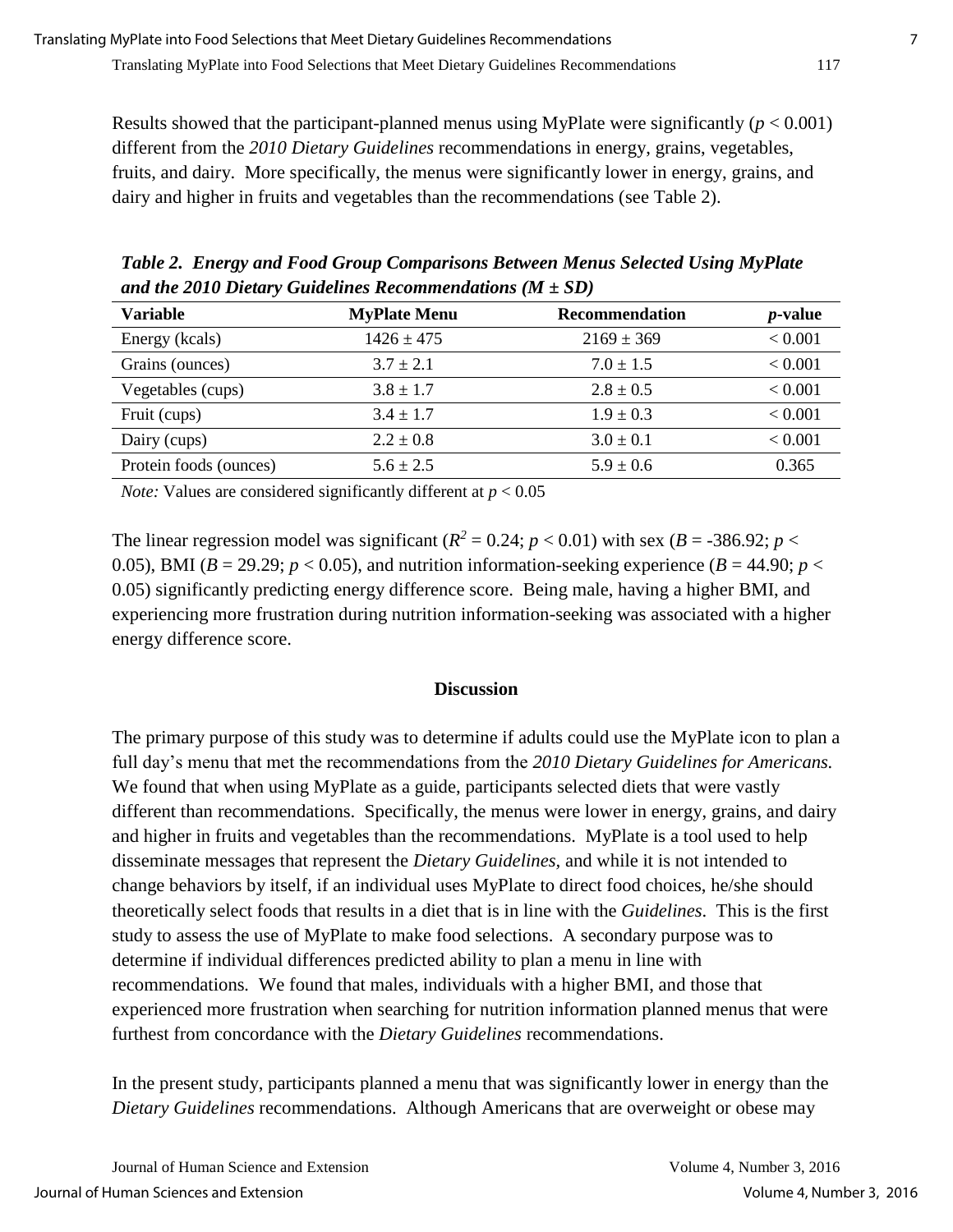Translating MyPlate into Food Selections that Meet Dietary Guidelines Recommendations 118

benefit from an energy deficit that could lead to weight loss, that was not necessarily the case with the sample population as almost half were normal weight or underweight (as defined by their BMI) (Centers for Disease Control and Prevention, 2015; Hill, 2006). Additionally, since aiding in weight loss is not the intent of MyPlate, the energy deficit was not an appropriate interpretation of the information on the icon. One reason for the low energy level of the menu was that participants selected an excess number of servings from food groups that have lower energy options (fruits and vegetables) and fewer servings from the food groups that tend to have higher energy foods (grains and dairy). Beyond aiding with consuming an appropriate amount of energy per day, there are additional health benefits associated with meeting the recommendations for each of the individual food groups. While an excess in the number of servings from fruits and vegetables in the menus may not be harmful and, in fact, may further reduce risk for chronic disease, the issue may be that selecting a large number of servings of fruits and vegetables may reduce the inclusion of foods from other food groups (specifically, dairy and grains in this study) that are equally important (Boeing et al., 2012; Hung et al., 2004).

Our findings that females selected menus that were more representative of the *Dietary Guidelines* than males are consistent with previous research. Women have been found to have higher health literacy (Cutilli & Bennett, 2009), greater nutrition knowledge (Hendrie, Coveney, & Cox, 2008; Parmenter, Waller, & Wardle, 2000), and overall healthier diets (Hiza et al., 2013; Imamura et al., 2015) than men. It is therefore not surprising that the women in the study were more successful in using MyPlate to plan a menu that aligned more closely with the *Guidelines*.

Research on dietary intake assessment potentially provides insight on why we found that individuals with a higher BMI planned menus further from the recommendations. It has consistently been shown that overweight and obese adults underestimate dietary intake more so than normal weight individuals (Bailey, Mitchell, Miller, & Smiciklas-Wright, 2007; Headrick, Rowe, Kendall, Zitt, Bolton, & Langkamp-Henken, 2013). If the perception of what an overweight or obese individual usually eats is underestimated, that may have resulted in planning a menu that underestimated the volume of food that would be recommended to consume. Thus, it is not surprising that increasing BMI was associated with a larger gap between energy planned in the menu and energy recommended by the *Dietary Guidelines*.

Results indicated that individuals who reported being more frustrated with their experience looking for nutrition information were less successful in using MyPlate to plan a menu. Research linking nutrition-related information-seeking to nutrition knowledge or dietary choice is limited. However, studies have shown a positive correlation to nutrition information-seeking behavior, food label reading, and motivation (Elbon, Johnson, & Fischer, 1996; Szwajcer, Hiddink, Koelen, & van Woerkum, 2005). One study found that students with higher selfefficacy in reading nutrition information made better dietary choices (Worsley, Worsley, Coonan, & Peters, 1985). Therefore, it is not surprising in the present study that frustration with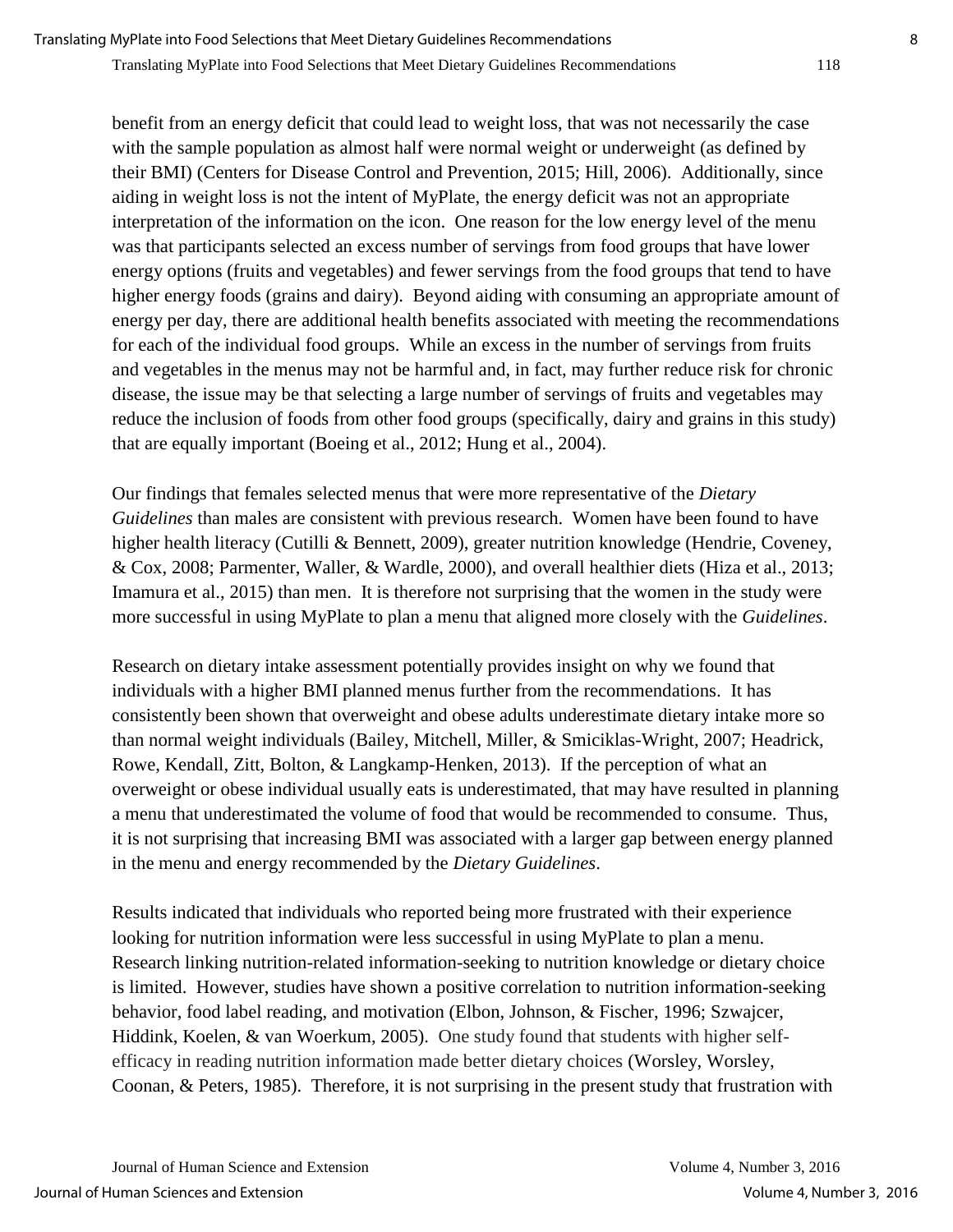nutrition information-seeking behavior was negatively associated with ability to accurately plan a menu using the MyPlate icon. Future studies attempting to identify the root of frustration during nutrition information seeking behavior may provide vital insight into the reason frustration is negatively associated with the ability to translate nutrition information accurately.

It is important to note that these participants were well-educated and scored high on the nutrition literacy questionnaire (84.9% of participants' scored 4 or better on the NVS, indicating adequate literacy). These characteristics may provide them with an advantage in interpreting this information over the general population as a whole, yet they still did not select food choices in line with recommendations. Thus, it is clear that for this group, additional information was needed for the icon to be effectively used for implementing positive dietary choices.

This study is the first to examine the use of MyPlate to plan a daily menu; thus, the use of a homogenous sample was appropriate for an initial study. However, a large limitation of this study was that participants were over 97% White and well-educated, which does not allow for the results of this study to be generalized to the American population as a whole. Another limitation of this study is that food models were used to simulate food selections; thus, we do not know how MyPlate would be used to guide actual food consumption.

A recently published manuscript outlining a recommended framework for research evaluating the effectiveness of the MyPlate message dissemination describes two main areas of interest, one of which is a focus on how well the *Dietary Guidelines* are being communicated to vulnerable populations(Levine, Abbatangelo-Gray, Mobley, McLaughlin, & Herzog, 2012). Future research in this area with individuals with a lower education or income level and minority populations would help describe how well a more diverse population interprets MyPlate for menu planning. Other ideas for future research include using a controlled environment where participants are provided with real food and asked to plan meals after viewing the icon or adding an additional assessment of participant intake by collecting a 24-hour recall prior to and after introduction to MyPlate to determine if exposure to the icon results in changes in dietary behaviors. Finally, examining the effects of making additions to the MyPlate icon, such as including quantitative recommendations (such as 2-3 servings of fruit per day) and a description of what counts as a serving, would be of interest to see if this additional guidance makes a stronger impact on selecting foods more in line with recommendations.

MyPlate often serves as the gateway for providing information about the *Dietary Guidelines* for the general public. Ideally, when an individual sees the icon, he/she will use the reference to the ChooseMyPlate.gov website as an impetus to investigate specific personal recommendations. Since we know that many people do not access this online information, the authors believe that it is important that these icons provide adequate information to help individuals select a healthy diet independent of accessing the website. The method for providing additional information that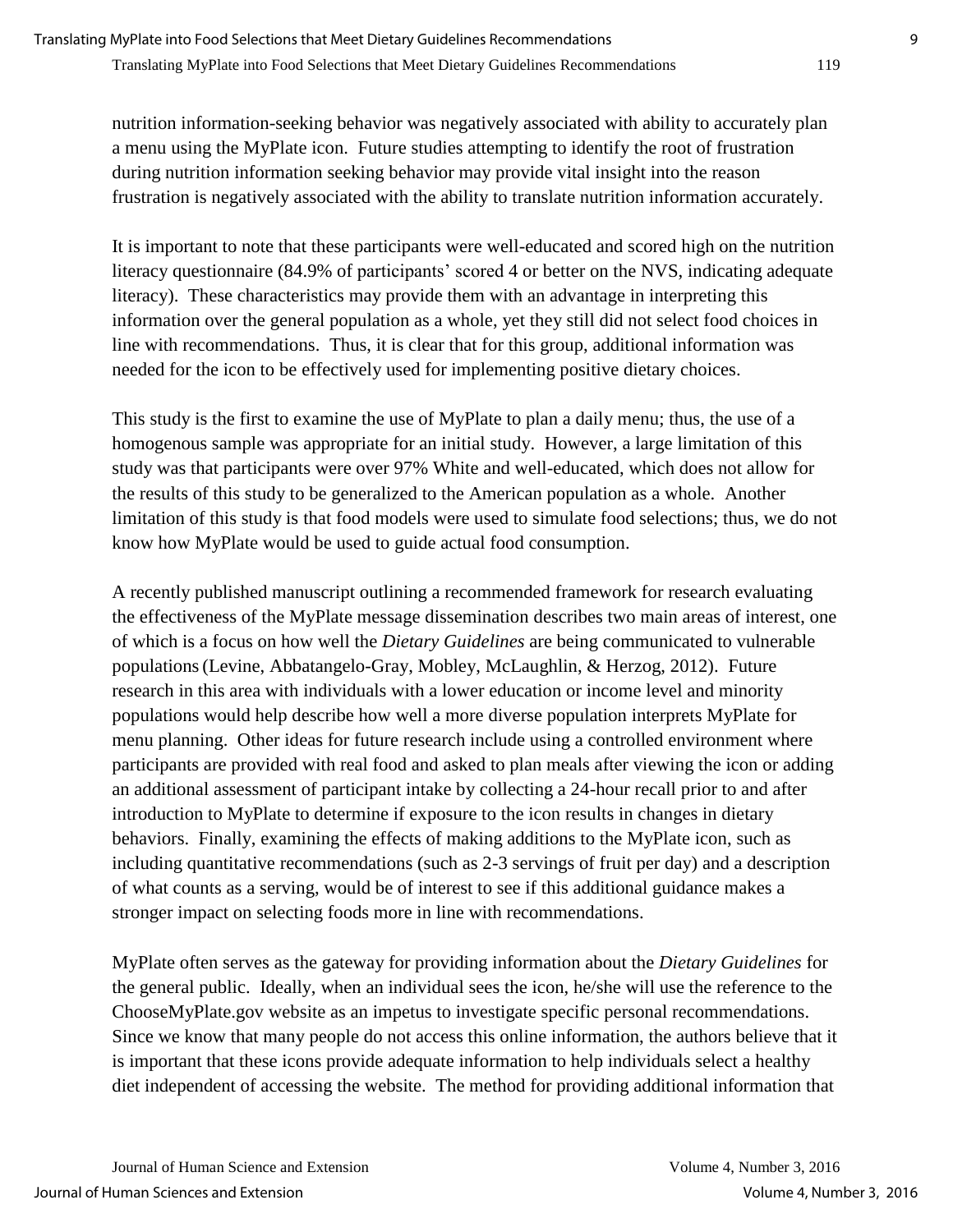aids with dietary planning and how to tailor this information to suit different populations remains to be determined by future research. Adding pictures of the types of foods that fall into each food group and focusing on those foods that are specifically recommended (e.g., including pictures of whole fruits rather than fruit juice and of whole grains rather than refined grains) as well as adding the range of the number of servings that most individuals should consume from each food group (e.g., 2 cups of fruit per day) may be additions that would allow MyPlate to become more helpful for encouraging daily food selections that meet the *Dietary Guidelines*. Since at this time, such additional information is not available on the icon, Extension professionals working with clients at a variety of educational levels should be aware that individuals may not understand the key messages for healthy eating that are supposed to be represented by MyPlate. For consumers that do not have access to the Internet or those that have access but may not choose to go to the ChooseMyPlate.gov website, additional materials and verbal instructions should be provided to help with translating the MyPlate icon into healthy dietary choices.

#### **References**

- Arora N. K., Hesse, B. W., Rimer, B. K., Viswanath, K., Clayman, M. L., & Croyle, R. T. (2007). Frustrated and confused: The American public rates its cancer-related information-seeking experiences. *Journal of General Internal Medicine, 23*(3), 223–228. doi:10.1007/s11606-007-0406-y
- Bailey, R. L., Mitchell, D. C., Miller, C., & Smiciklas-Wright, H. (2007). Assessing the effect of underreporting energy intake on dietary patterns and weight status. *Journal of the American Dietetic Association, 107*(1), 64–71. doi:10.1016/j.jada.2006.10.009
- Boeing, H., Bechthold, A., Bub, A., Ellinger, S., Haller, D., Kroke, A., . . . Watzl, B. (2012). Critical review: Vegetables and fruit in the prevention of chronic diseases. *European Journal of Nutrition*, *51*(6), 637–663. doi:10.1007/s00394-012-0380-y
- Centers for Disease Control and Prevention. (2015). *About adult BMI.* Retrieved from http://www.cdc.gov/healthyweight/assessing/bmi/adult\_bmi/index.html
- Cutilli, C. C., & Bennett, I. M. (2009). Understanding the health literacy of America: Results of the National Assessment of Adult Literacy. *Orthopaedic Nursing*, *28*(1), 27–32. doi:10.1097/01.NOR.0000345852.22122.d6
- Elbon, S. M., Johnson, M. A., & Fischer, J. G. (1996). Developing an instrument to measure the influence of knowledge, behaviors, and attitudes on milk consumption patterns in older participants of a community wellness group: A pilot study. *Journal of Nutrition for the Elderly, 15*(4), 21–37. doi:10.1300/J052v15n04\_03
- [Headrick, L. B.](http://www.ncbi.nlm.nih.gov/pubmed/?term=Headrick%20LB%5BAuthor%5D&cauthor=true&cauthor_uid=23465583), [Rowe, C. C.](http://www.ncbi.nlm.nih.gov/pubmed/?term=Rowe%20CC%5BAuthor%5D&cauthor=true&cauthor_uid=23465583), [Kendall, A. R.](http://www.ncbi.nlm.nih.gov/pubmed/?term=Kendall%20AR%5BAuthor%5D&cauthor=true&cauthor_uid=23465583), [Zitt, M. A.](http://www.ncbi.nlm.nih.gov/pubmed/?term=Zitt%20MA%5BAuthor%5D&cauthor=true&cauthor_uid=23465583), [Bolton, D. L.](http://www.ncbi.nlm.nih.gov/pubmed/?term=Bolton%20DL%5BAuthor%5D&cauthor=true&cauthor_uid=23465583), & [Langkamp-Henken,](http://www.ncbi.nlm.nih.gov/pubmed/?term=Langkamp-Henken%20B%5BAuthor%5D&cauthor=true&cauthor_uid=23465583)  [B.](http://www.ncbi.nlm.nih.gov/pubmed/?term=Langkamp-Henken%20B%5BAuthor%5D&cauthor=true&cauthor_uid=23465583) (2013). Adults in all body mass index categories underestimate daily energy requirements. *Journal of Nutrition Education and Behavior, 45*(5), 460–465. doi:10.1016/j.jneb.2012.12.005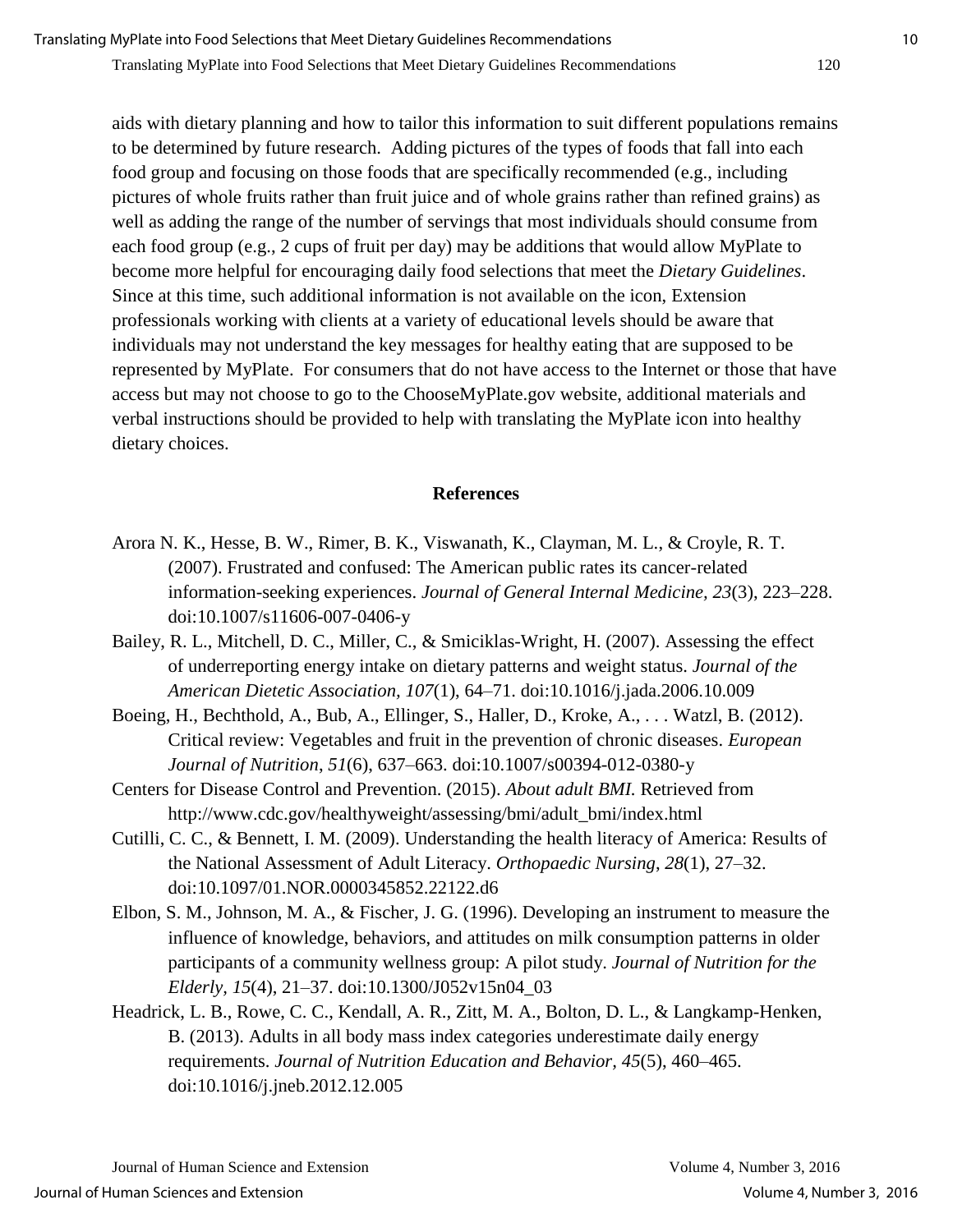- [Hendrie, G. A.](http://www.ncbi.nlm.nih.gov/pubmed/?term=Hendrie%20GA%5BAuthor%5D&cauthor=true&cauthor_uid=18671887), [Coveney, J.](http://www.ncbi.nlm.nih.gov/pubmed/?term=Coveney%20J%5BAuthor%5D&cauthor=true&cauthor_uid=18671887), & [Cox, D.](http://www.ncbi.nlm.nih.gov/pubmed/?term=Cox%20D%5BAuthor%5D&cauthor=true&cauthor_uid=18671887) (2008). Exploring nutrition knowledge and the demographic variation in knowledge levels in an Australian community sample. *Public Health Nutrition, 11*(12), 1365–1371. doi:10.1017/S1368980008003042
- Hill, J. O. (2006). Understanding and addressing the epidemic of obesity: An energy balance perspective. *Endocrine Reviews, 27*(7), 750–761. doi:10.1210/er.2006-0032
- Hiza, H., Casavale, K., Guenther, P., & Davis, C. (2013). Diet quality of Americans differs by age, sex, race, ethnicity, income and educational level. *Journal of the Academy of Nutrition and Dietetics*, *113*(2), 297–306. doi:10.1016/j.jand.2012.08.011
- Hung, H., Joshipura, K. J., Jiang, R., Hu, F. B., Hunter, D., Smith-Warner, S. A., . . . Willett, W. C. (2004). Fruit and vegetable intake and risk of major chronic disease. *Journal of the National Cancer Institute*, 96(21), 1577–1584. doi:10.1093/jnci/djh296
- [Imamura, F.](http://www.ncbi.nlm.nih.gov/pubmed/?term=Imamura%20F%5BAuthor%5D&cauthor=true&cauthor_uid=25701991), [Micha, R.](http://www.ncbi.nlm.nih.gov/pubmed/?term=Micha%20R%5BAuthor%5D&cauthor=true&cauthor_uid=25701991), [Khatibzadeh, S.](http://www.ncbi.nlm.nih.gov/pubmed/?term=Khatibzadeh%20S%5BAuthor%5D&cauthor=true&cauthor_uid=25701991), [Fahimi, S.](http://www.ncbi.nlm.nih.gov/pubmed/?term=Fahimi%20S%5BAuthor%5D&cauthor=true&cauthor_uid=25701991), [Shi, P.](http://www.ncbi.nlm.nih.gov/pubmed/?term=Shi%20P%5BAuthor%5D&cauthor=true&cauthor_uid=25701991), [Powles, J.](http://www.ncbi.nlm.nih.gov/pubmed/?term=Powles%20J%5BAuthor%5D&cauthor=true&cauthor_uid=25701991), & Mozaffarian, D. (2015). Dietary quality among men and women in 187 countries in 1990 and 2010: A systematic assessment. *Lancet Global Health, 3*(3), 132–142. doi:10.1016/S2214- 109X(14)70381-X
- Krebs-Smith, S. M., Guenther, P. M., Subar, A. F., Kirkpatrick, S. I., & Dodd, K. W. (2010). Americans do not meet federal dietary recommendations. *Journal of Nutrition, 140*(10), 1832–1838. doi:10.3945/jn.110.124826
- Levine, E., Abbatangelo-Gray, J., Mobley, A. R., McLaughlin, G. R., & Herzog, J. (2012). Evaluating MyPlate: An expanded framework using traditional and nontraditional metrics for assessing health communication campaigns. *Journal of Nutrition Education and Behav*ior, *44*(4), S2–S12. doi:10.1016/j.jneb.2012.05.011
- Lohman, T. G., Roche, A. F., & Martorell, R. (1988). *Anthropometric standardization reference manual*. Champaign, IL: Human Kinetics Books.
- [Parmenter, K.](http://www.ncbi.nlm.nih.gov/pubmed/?term=Parmenter%20K%5BAuthor%5D&cauthor=true&cauthor_uid=10751375), [Waller, J.](http://www.ncbi.nlm.nih.gov/pubmed/?term=Waller%20J%5BAuthor%5D&cauthor=true&cauthor_uid=10751375), & [Wardle, J.](http://www.ncbi.nlm.nih.gov/pubmed/?term=Wardle%20J%5BAuthor%5D&cauthor=true&cauthor_uid=10751375) (2000). Demographic variation in nutrition knowledge in England. *Health Education Research, 15*(2), 163–174. doi[:10.1093/her/15.2.163](http://dx.doi.org/10.1093%2Fher%2F15.2.163)
- Post, R., Haven, J., & Maniscalco, S. (2011). Setting the table with a healthy plate: Make half your plate fruits and vegetables. *Journal of the American Dietetic Association, 111*(11), 1644–1647. doi:10.1016/j.jada.2011.09.040
- Post, R., Haven, J., & Maniscalco, S. (2012). Putting MyPlate to work for nutrition educators. *Journal of Nutrition Education and Behavior, 44*(2), 98–99. doi:10.1016/j.jneb.2012.01.007
- Rice, B. H., Quann, E. E., & Miller, G. D. (2013). Meeting and exceeding dairy recommendations: Effects of dairy consumption on nutrient intakes and risk of chronic disease. *Nutrition Reviews, 71*(4), 209–223. doi:10.1111/nure.12007
- Selden, C. R., Zorn, M., Ratzan, S. C., & Parker, R. M. (2000). *Health literacy* (Current Bibliographies in Medicine 2000-1)*.* Retrieved from http://www.nlm.nih.gov/archive//20061214/pubs/cbm/hliteracy.html
- Shim, M., Kelly, B., & Hornik, R. (2006). Cancer information scanning and seeking behavior is associated with knowledge, lifestyle choices and screening. *Journal of Health Communication, 11*(Sup001), 157–172. doi:10.1080/10810730600637475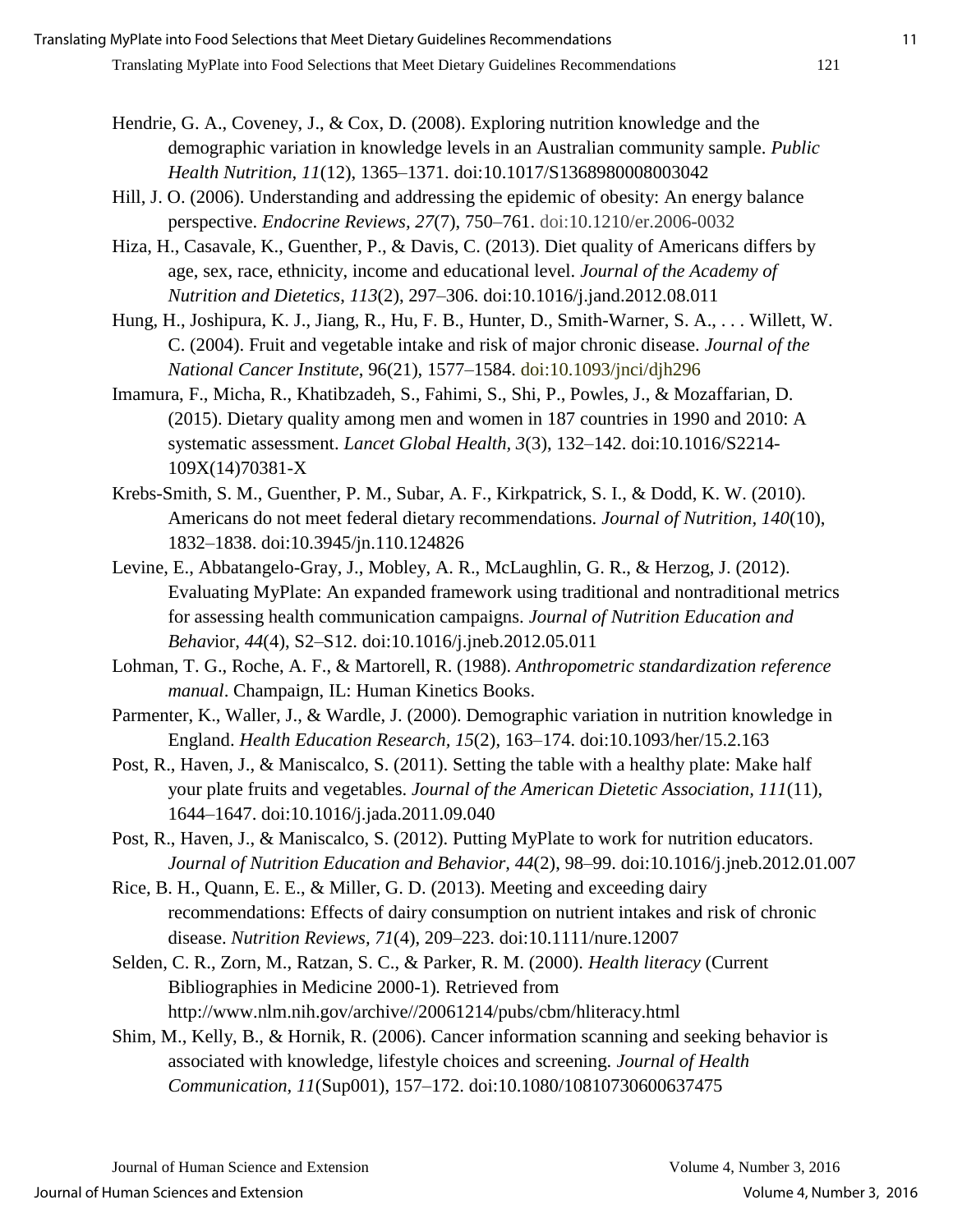- Szwajcer, E. M., Hiddink, G. J., Koelen, M. A., & van Woerkum, C. M. (2005). [Nutrition-related](http://www.ncbi.nlm.nih.gov/pubmed/16052197) [information-seeking behaviours before and](http://www.ncbi.nlm.nih.gov/pubmed/16052197) throughout the course of pregnancy: [Consequences for nutrition communication.](http://www.ncbi.nlm.nih.gov/pubmed/16052197) *European Journal of Clinical Nutrition, 59*(Suppl 1), S57–65. doi:10.1038/sj.ejcn.1602175
- U.S. Department of Agriculture & U.S. Department of Health and Human Services [USDA & USDHHS]. (2010). *2010 dietary guidelines for Americans* (7th ed.). Washington, DC: U.S. Government Printing Office.
- U.S. Department of Agriculture, Center for Nutrition Policy and Promotion [USDA CNPP]. (2011). *MyPlate*. Retreived from http://www.choosemyplate.gov
- U.S. Department of Agriculture, Center for Nutrition Policy and Promotion [USDA CNPP]. (2005). *Archived MyPyramid materials*. Retreived from http://www.choosemyplate.gov/print-materials-ordering/mypyramid-archive.html
- U.S. Department of Health and Human Services & U.S. Department of Agriculture [USDA & USDHHS]. (2005) *Dietary guidelines for Americans, 2005* (6th ed.). Washington, DC: U.S. Government Printing Office.
- U.S. Department of Health and Human Services [USDHHS]. (2010). *Healthy people 2020*. Retrieved from http://www.healthypeople.gov/2020/default.aspx
- Wall, C. L., Gearry, R. B., Pearson, J., Parnell, W., & Skidmore, P. M. L. (2014). Dietary intake in midlife and associations with standard of living, education and nutrition literacy. *New Zealand Medical Journal (Online), 127*(1397), 30–40.
- Wansink, B., & Kranz, S. (2013). Who's using MyPlate? *Journal of Nutrition Education and Behavior, 45*(6), 728–732. doi:10.1016/j.jneb.2013.03.009
- Weiss, B. D., Mays, M. Z., Martz, W., Castro, K. M., DeWalt, D. A., Pignone, M. P., . . . Hale, F. A. (2005). Quick assessment of literacy in primary care: The newest vital sign. *Annual Family Medicine, 3*(6), 514–522. doi:10.1370/afm.405
- Worsley, A., Worsley, A. J., Coonan, W., & Peters, M. (1985). The influence of the Body Owner's Program on ten year olds' food beliefs. *Journal of Nutrition Education, 17*(4), 147–153. doi:10.1016/S0022-3182(85)80062-5
- Zoellner, J., Connell, C., Bounds, W., Crook, L., & Yadrick, K. (2009). Nutrition literacy status and preferred nutrition communication channels among adults in the Lower Mississippi Delta. *Preventing Chronic Disease, 6*(4), A128.

*Jessica Bachman*, PhD, RD, teaches nutrition courses and conducts research in the area of assessing and manipulating dietary intake to improve health and wellness at the University of Scranton.

*Joanne Christaldi*, PhD, RD, teaches nutrition and public health courses and conducts research in food insecurity at West Chester University of Pennsylvania.